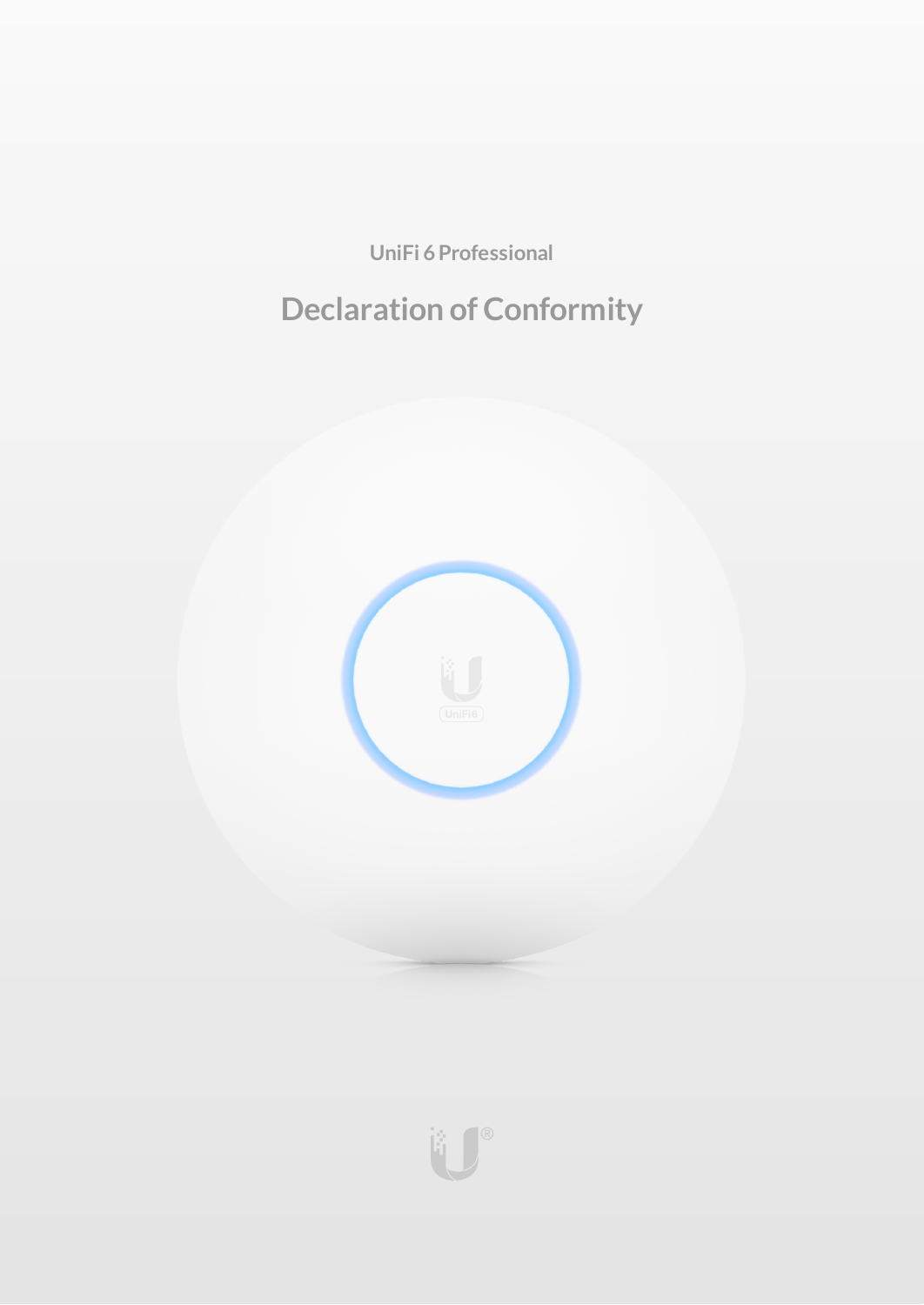# **EU DECLARATION OF CONFORMITY**

Ubiquiti Inc. 685 Third Avenue NewYork, NY 10017 USA

Hereby declares under our sole responsibility thatthe**UniFi 6 Professional**, model **U6-Pro**, to which this declaration relates, is in conformancewith the provisions of Directives

- Radio 2014/53/EU Radio Equipment Directive (RED)
- EMC- 2014/30/EU Electromagnetic Compatibility Directive (EMCD)
- Safety 2014/35/EU Low Voltage Directive (LVD)

• HazardousMaterials - 2011/65/EU Restriction oftheUse ofCertain Hazardous Substances in Electrical and Electronic Equipment(RoHS) with amendment(EU) 2015/863; 1907/2006 Registration, Evaluation, Authorization and Restriction of Chemicals (REACH)

For additional REACH details, please refer to [ui.com/compliance](https://www.ui.com/compliance/)

| <b>Standards</b>               | Description                                                                                                                                                                                                                                                  |
|--------------------------------|--------------------------------------------------------------------------------------------------------------------------------------------------------------------------------------------------------------------------------------------------------------|
| EN 55032:2015                  | Electromagnetic compatibility of multimedia equipment - Emission requirements                                                                                                                                                                                |
| EN 55035:2017                  | Electromagnetic compatibility of multimedia equipment – Immunity requirements                                                                                                                                                                                |
| EN 301 489-1 V2.2.1 (2019-03)  | Electromagnetic compatibility and Radio spectrum Matters (ERM); ElectroMagnetic<br>Compatibility (EMC) standard for radio equipment and services; Part 1: Common technical<br>requirements                                                                   |
| EN 301 489-17 V3.2.2 (2019-12) | ElectroMagnetic Compatibility (EMC) standard for radio equipment and services; Part 17:<br>Specific conditions for Broadband Data Transmission Systems; Harmonised Standard<br>covering the essential requirements of article 3.1(b) of Directive 2014/53/EU |
| EN 300 328 v2.2.2 (2019-07)    | Wideband transmission systems; Data transmission equipment operating in the 2,4 GHz<br>ISM band and using wide band modulation techniques; Harmonised Standard covering the<br>essential requirements of article 3.2 of Directive 2014/53/EU                 |
| EN 301 893 V2.1.1 (2017-05)    | 5 GHz RLAN; Harmonised Standard covering the essential requirements of article 3.2 of<br>Directive 2014/53/EU                                                                                                                                                |
| EN 62311:2020                  | Assessment of electronic and electrical equipment related to human exposure restrictions<br>for electromagnetic fields (0 Hz - 300 GHz)                                                                                                                      |
| EN 62368-1:2014                | Audio/video, information and communication technology equipment - Part 1: Safety<br>requirements                                                                                                                                                             |
| <b>CE</b> Marking              | CE                                                                                                                                                                                                                                                           |

كمنعة  $\sum_{n=1}^{\infty}$  $\overline{\phantom{a}}$ 

Mark Feil ComplianceManager

NewYork July 28, 2021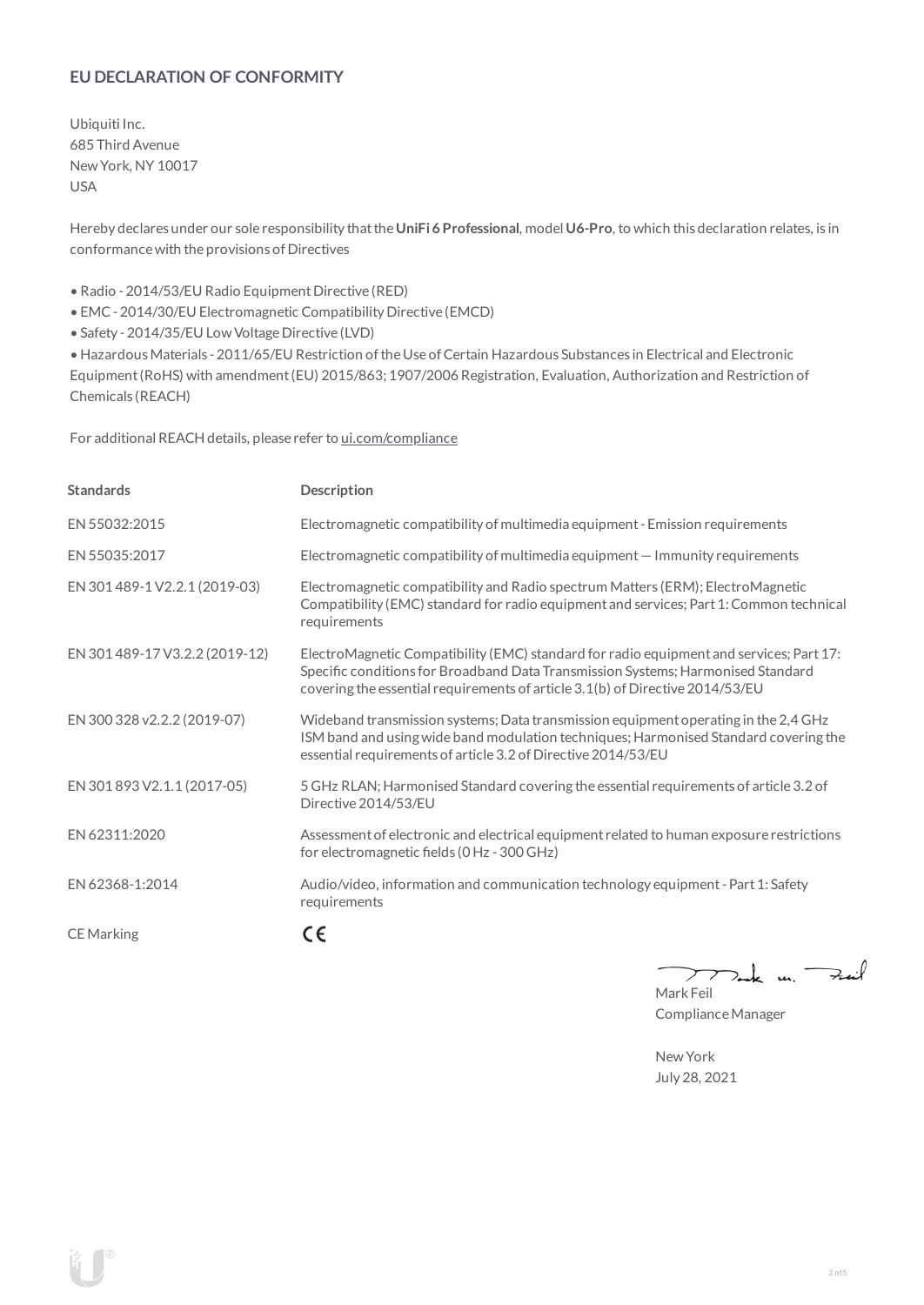# **U6-Pro**

## **български** [Bulgarian]

С настоящото Ubiquiti декларира, че това устройство U6-Pro е в съответствие със съществените изисквания и други приложими разпоредби на Директиви 2014/53/EC, 2014/30/ЕС, 2014/35/ЕС.

# **Hrvatski** [Croatian]

Ubiquiti ovim putem izjavljuje da je ovaj uređaj U6-Pro sukladan osnovnim zahtjevima i ostalim bitnim odredbama Direktiva 2014/53/EU, 2014/30/EU, 2014/35/EU.

# **Čeština** [Czech]

Ubiquititímto prohlašuje, že toto U6-Pro zařízení, je ve shodě se základními požadavky a dalšími příslušnými ustanoveními směrnic 2014/53/EU, 2014/30/EU, 2014/35/EU.

# **Dansk** [Danish]

Hermed, Ubiquiti, erklærer atdenneU6-Pro enhed, er i overensstemmelse med de væsentlige krav og øvrige relevante krav i direktiver 2014/53/EU, 2014/30/EU, 2014/35/EU.

## **Nederlands** [Dutch]

Hierbij verklaartUbiquiti, datdezeU6-Pro apparaat, in overeenstemming is metde essentiële eisen en de andere relevante bepalingen van richtlijnen 2014/53/EU, 2014/30/EU, 2014/35/EU.

## **English**

Hereby, Ubiquiti, declares that this U6-Pro device, is in compliance with the essential requirements and other relevant provisions of Directives 2014/53/EU, 2014/30/EU, 2014/35/EU.

## **Eesti keel** [Estonian]

Käesolevaga Ubiquiti kinnitab, et antud U6-Pro seade, on vastavus olulistele nõuetele ja teistele asjakohastele sätetele direktiivide 2014/53/EL, 2014/30/EL, 2014/35/EL.

## **Suomi** [Finnish]

Täten Ubiquiti vakuuttaa, että tämä U6-Pro laite, on yhdenmukainen olennaisten vaatimusten ja muiden sitä koskevien direktiivien 2014/53/EU, 2014/30/EU, 2014/35/EU.

## **Français** [French]

Par la présente Ubiquiti déclare que l'appareil U6-Pro, est conforme aux exigences essentielles et aux autres dispositions pertinentes des directives 2014/53/UE, 2014/30/UE, 2014/35/UE.

## **Deutsch** [German]

HiermiterklärtUbiquiti, dass sich dieses U6-Pro Gerät, in Übereinstimmung mitden grundlegenden Anforderungen und den anderen relevanten Vorschriften der Richtlinien 2014/53/EU, 2014/30/EU, 2014/35/EU befindet.

## **Ελληνικά** [Greek]

Δια του παρόντος, Ubiquiti, δηλώνει ότι αυτή η συσκευή U6-Pro, είναι σεσυµµόρφωση µε τις βασικές απαιτήσεις καιτις λοιπές σχετικές διατάξεις των οδηγιών 2014/53/EE, 2014/30/EE, 2014/35/EE.

#### **Magyar** [Hungarian]

Ezennel Ubiquiti kijelenti, hogy ez a U6-Pro készülék megfelel az alapvető követelményeknek és más vonatkozó 2014/53/EU, 2014/30/EU, 2014/35/EU irányelvek rendelkezéseit.

## **Íslenska** [Icelandic]

Hér, Ubiquiti, því yfir að þetta U6-Pro tæki er í samræmi við grunnkröfur og önnur viðeigandi ákvæði tilskipana 2014/53/ESB, 2014/30/ESB, 2014/35/ESB.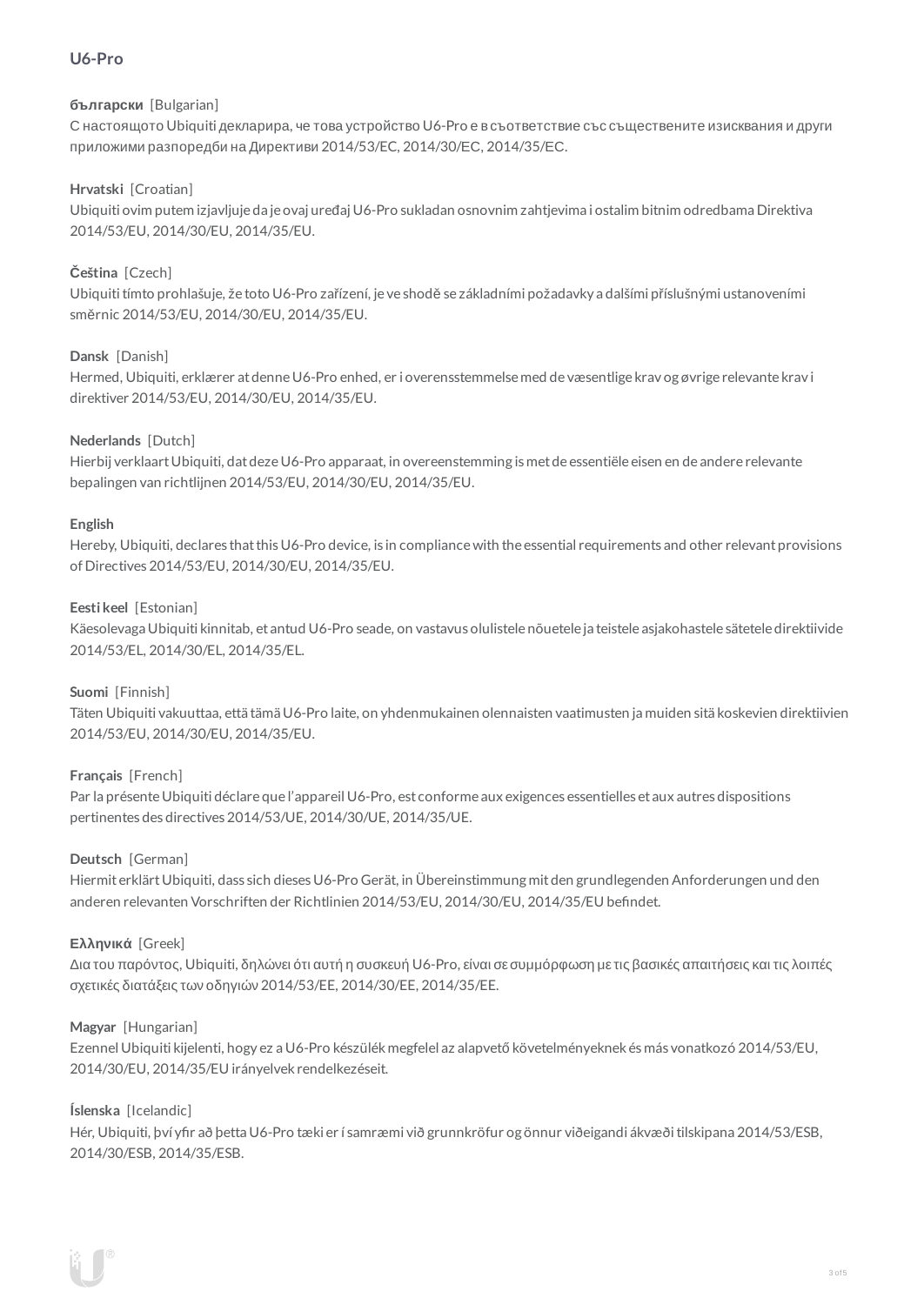## **Italiano** [Italian]

Con la presente, Ubiquiti, dichiara che questo dispositivo U6-Pro, è conforme ai requisiti essenziali ed alle altre disposizioni pertinenti delle direttive2014/53/UE, 2014/30/UE, 2014/35/UE.

## **Latviešu valoda** [Latvian]

Ar šo, Ubiquiti, deklarē, ka U6-Pro ierīce, ir saskaņā ar būtiskajām prasībām un citiem attiecīgiem noteikumiem Direktīvās 2014/53/ES, 2014/30/ES, 2014/35/ES.

## **Lietuviųkalba** [Lithuanian]

Ubiquiti deklaruoja, kad šis U6-Pro įrenginys atitinka esminius reikalavimus ir kitas 2014/53/ES, 2014/30/ES, 2014/35/ES Direktyvų nuostatas.

#### **Malti** [Maltese]

Hawnhekk, Ubiquiti, tiddikjara li dan il-mezz U6-Pro huwa konformi mar-rekwiżiti essenzjali u dispożizzjonijiet rilevanti oħrajn ta 'Direttivi 2014/53/UE, 2014/30/UE, 2014/35/UE.

#### **Norsk** [Norwegian]

Herved Ubiquiti, erklærer atdenneU6-Pro enheten, er i samsvar med de grunnleggende kravene og andre relevante bestemmelser i direktivene2014/53/EU, 2014/30/EU, 2014/35/EU.

## **Polski** [Polish]

Niniejszym, Ubiquiti, oświadcza, że urządzenieU6-Pro, jest zgodny z zasadniczymi wymaganiami oraz pozostałymi stosownymi postanowieniami Dyrektyw2014/53/UE, 2014/30/UE, 2014/35/UE.

#### **Português** [Portuguese]

Ubiquiti declara que este dispositivo U6-Pro, está conforme com os requisitos essenciais e outras disposições das Directivas 2014/53/UE, 2014/30/UE, 2014/35/UE.

#### **Română** [Romanian]

Prin prezenta, Ubiquiti declară că acestdispozitiv U6-Pro este în conformitate cu cerințele esențiale și alte prevederi relevante ale Directivelor 2014/53/UE, 2014/30/UE, 2014/35/UE.

#### **Slovenčina** [Slovak]

Týmto Ubiquiti, prehlasuje, že toto U6-Pro zariadenie, je v súlade so základnými požiadavkami a ďalšími relevantnými ustanoveniami smernice2014/53/EÚ, 2014/30/EÚ, 2014/35/EÚ.

#### **Slovenščina** [Slovenian]

Družba Ubiquiti izjavlja, da je naprava U6-Pro v skladu z obveznimi zahtevami in drugimi ustreznimi določbami direktiv 2014/53/EU, 2014/30/EU in 2014/35/EU.

#### **Español** [Spanish]

Por medio de la presente Ubiquiti declara que este dispositivo U6-Pro, cumple con los requisitos esenciales y cualesquiera otras disposiciones aplicables o exigibles de lasDirectivas 2014/53/UE, 2014/30/UE, 2014/35/UE.

#### **Svenska** [Swedish]

Härmed Ubiquiti, intygar attdenna U6-Pro enhet är i överensstämmelse med de väsentliga egenskapskrav och övriga relevanta bestämmelser som framgår av direktiven 2014/53/EU, 2014/30/EU, 2014/35/EU.